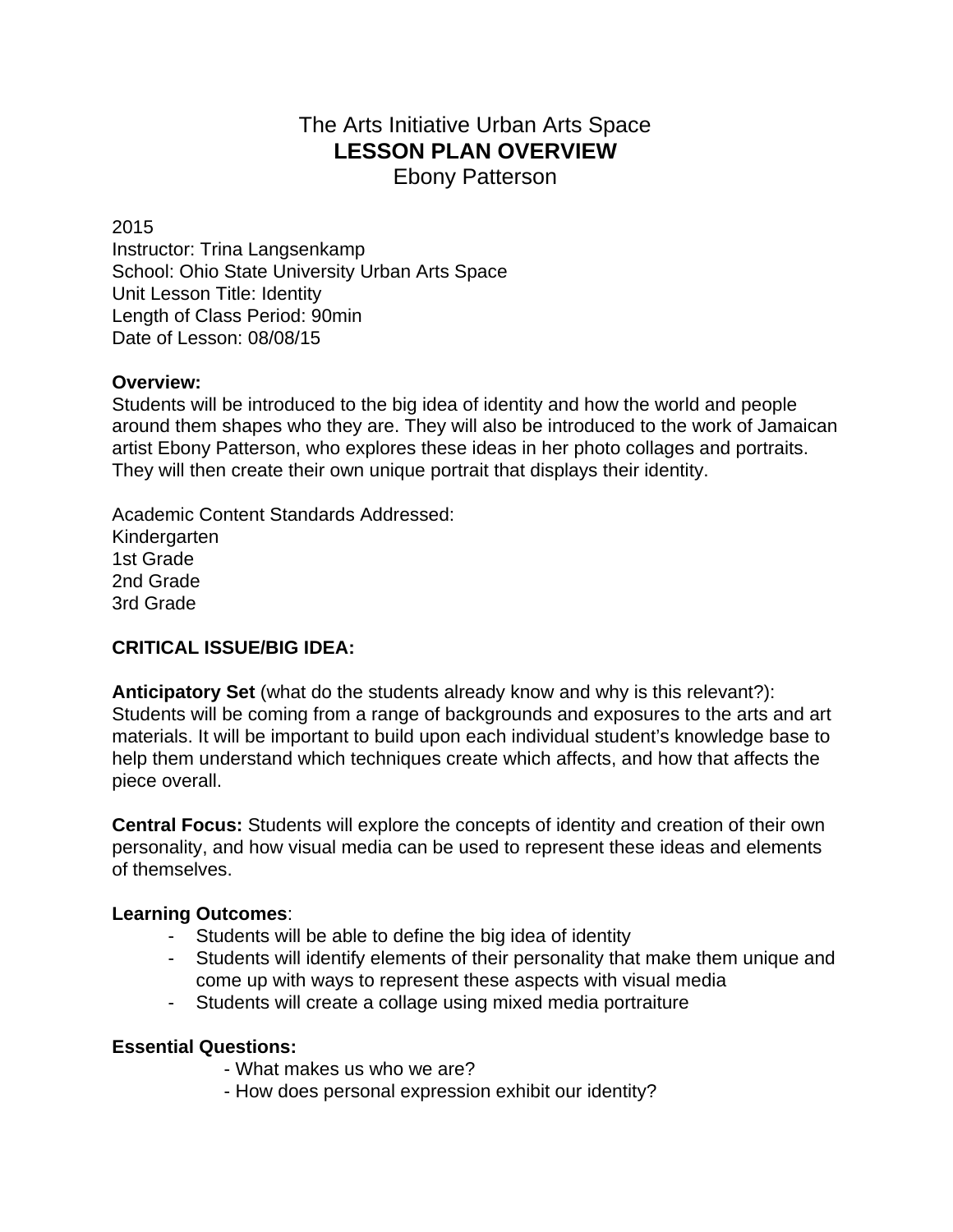- How do those around us influence our identities?
- How can you represent something visually without a literal depiction?

### **ACTIVITIES/SEQUENCE:**

#### (Stage One): **Performance-based Assessment Objectives**

- Students are seated and introduced to the staff and gallery space. General gallery etiquette and rules are discussed. (4 minutes)
- A presentation slide show is shown to students introducing them to the big idea of Identity and the artist Ebony Patterson. The first slide asks students "what is identity", and the instructor will open it up for discussion. Students share their thoughts with each other. (5-7 minutes)
- Students are introduced to artist Ebony Patterson and her work. Students are asked to make observations of the collages shown. Questions should guide them to make observations about use of pattern, color and layering along with portraiture and mixed media. (5 minutes)

#### (Stage Two): **Performance-based Assessment Objectives**

#### **Academic Language Vocabulary:**

Collage: technique of an art production, primarily used in the [visual](https://en.wikipedia.org/wiki/Visual_arts) arts, where the artwork is made from an [assemblage](https://en.wikipedia.org/wiki/Assemblage_(art)) of different forms, thus creating a new whole Mixed Media: work of visual art that combines various traditionally distinct visual art media

Identity: What makes you who you are

Self Portrait:A self-portrait is a representation of an artist, drawn, painted,

photographed, or sculpted by the artist.

Layers: Overlaying items or forms on an image

Pattern: Visual repetition

Symbol: a shape or sign that represents something else

#### **Preparations**

#### **Materials/Resources for the Teachers:**

-five to seven work tables depending on class size

-Colored/printed/tissue paper of various sizes

- glue sticks
- -hole punchers
- sequins/gems
- scissors
- -Camera and access to black and white printer

(Stage Three): **LEARNING ACTIVITY**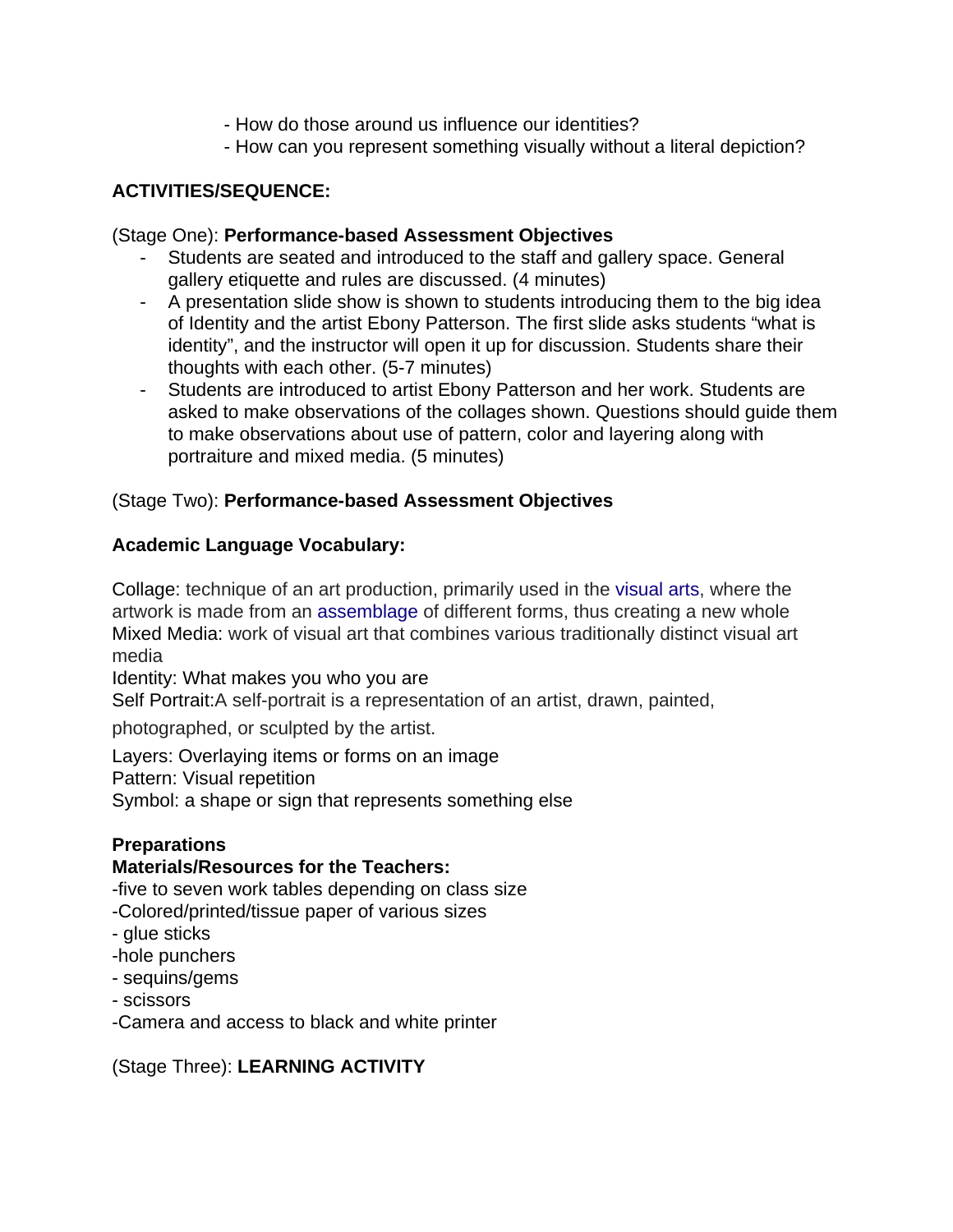-When the students initially arrive in the gallery prior to the lesson, their photograph is taken to be used later on.

-When the presentation portion of the lesson is complete, students are introduced to the activity. The tables are all equipped with scissors, glue jars/brushes, sequins and pencils. A separate table is set up with paper materials such as tissue paper, wrapping paper, recycled printed materials, doilies, coffee filters, colored paper and more. -The photographs taken of the students when they first entered the gallery are printed in black and white and are passed back to the students.

-They are instructed to create collages in the style of Ebony Patterson, keeping in mind her use of layers, patterns, mixed media and designs. Each student is given a large piece of thick white paper to collage with.

-

-The remainder of the class time is spent creating the collages.

#### **Closure and Review:**

If time allows, students will be able to stand up and present their collage portrait to the class. They will be asked to share what they made and why they chose certain colors/shapes/elements to describe themselves

#### **ACADEMIC CONTENT STANDARDS ADDRESSED – KINDERGARTEN Ohio Department of Education Visual Arts Standard**

### **ENDURING UNDERSTANDINGS:**

**K**:

Personal Choice and Vision: Students construct and solve problems of personal relevance and interest when expressing themselves through visual art. Critical and Creative Thinking: Students combine and apply artistic and reasoning skills to imagine, create, realize and refine artworks in conventional and innovative ways.

#### **PROGRESS POINTS:**

**K**:

- A. Recognize that people from various times and cultures create works of art to be looked at, valued and enjoyed.
- B. Explore a range of art concepts and artworks and construct meaning about the works.
- C. Connect making art with individual choice and understanding personal cultural identity.
- D. Produce artworks that express and represent their experiences, imagination and ideas using a range of media including new technologies.
- E. Form and express opinions about artworks and apply critical and creative thinking skills to assess and refine their artworks.

### **CONTENT STATEMENT - Perceiving/Knowing**

**K:**

1PE Describe the meaning in the marks they make on paper.

2PE Name and point out subject matter and details observed in works of art.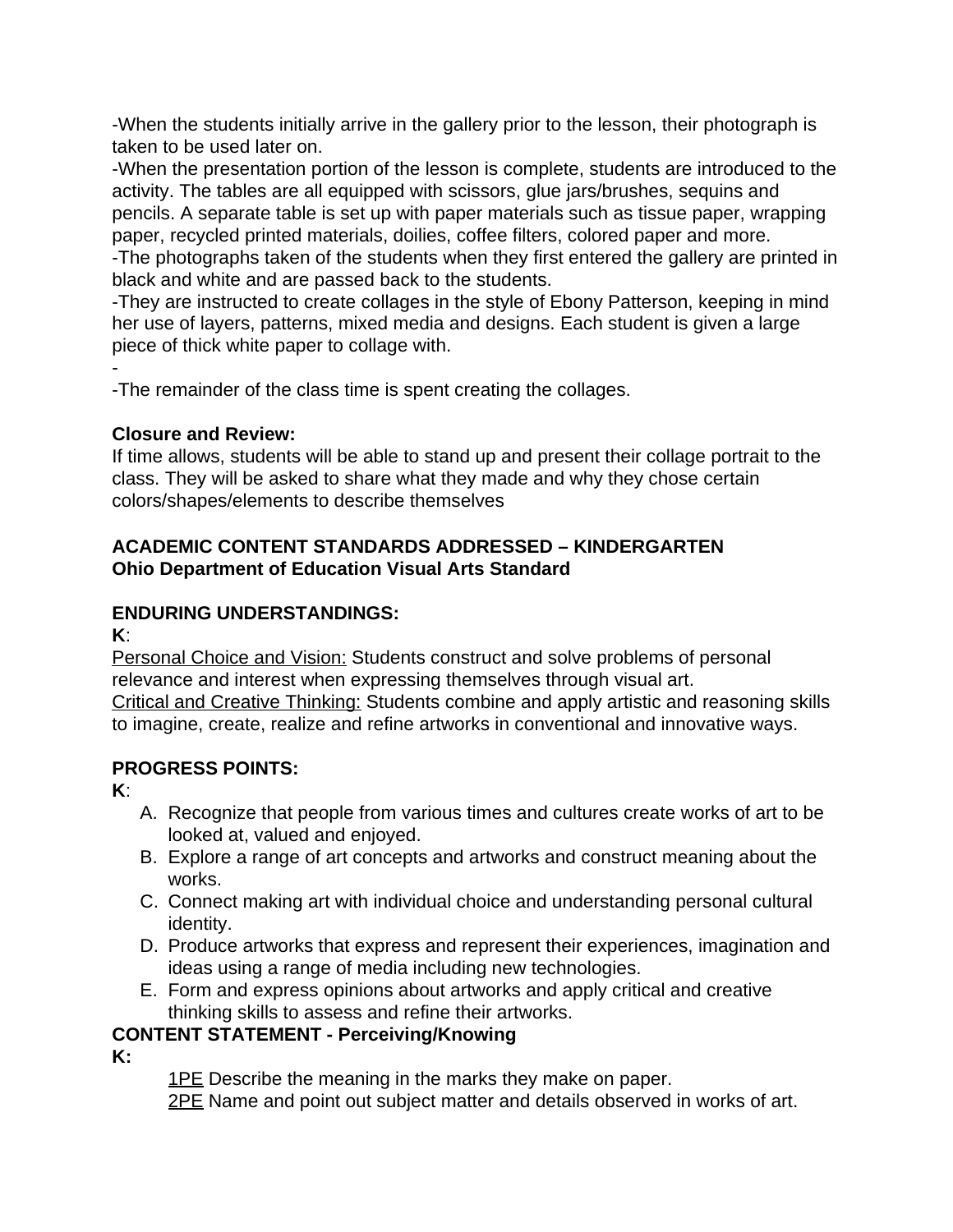**5PE** Identify and name materials used in visual art.

6PE Recognize and point out basic elements of art in their own artworks and that of others.

### **CONTENT STATEMENT - Producing/Performing**

**K:** 1PR Explore and experiment with a range of art materials and tools to create and communicate personal meaning.

2PR Generate ideas and images for artwork based on observation, memory, imagination and experience.

**3PR** Discover, select and combine art and design elements to communicate subject matter in various visual forms.

4PR Reduce objects into basic shapes and lines in relation to the whole image.

# **CONTENT STATEMENT - Responding/Reflecting**

**K:** 1RE Describe their artworks and efforts and share their artmaking processes. 2RE Show confidence and pride in their artistic accomplishments.

**6RE** Recognize and point out the similarities and differences between artistic styles.

# **ACADEMIC CONTENT STANDARDS ADDRESSED – 1st GRADE Ohio Department of Education Visual Arts Standard**

# **ENDURING UNDERSTANDINGS:**

**1**: Personal Choice and Vision: Students construct and solve problems of personal relevance and interest when expressing themselves through visual art. Critical and Creative Thinking: Students combine and apply artistic and reasoning skills to imagine, create, realize and refine artworks in conventional and innovative ways.

# **PROGRESS POINTS:**

- A. Recognize that people from various times and cultures create works of art to be looked at, valued and enjoyed.
- B. Explore a range of art concepts and artworks and construct meaning about the works.
- C. Connect making art with individual choice and understanding personal cultural identity.
- D. Produce artworks that express and represent their experiences, imagination and ideas using a range of media including new technologies.
- E. Form and express opinions about artworks and apply critical and creative thinking skills to assess and refine their artworks.

# **CONTENT STATEMENT - Perceiving/Knowing**

**1:** 1PE Recognize and describe that people create art and art objects to communicate ideas and serve different purposes.

2PE Explore and describe how a selected art object was made.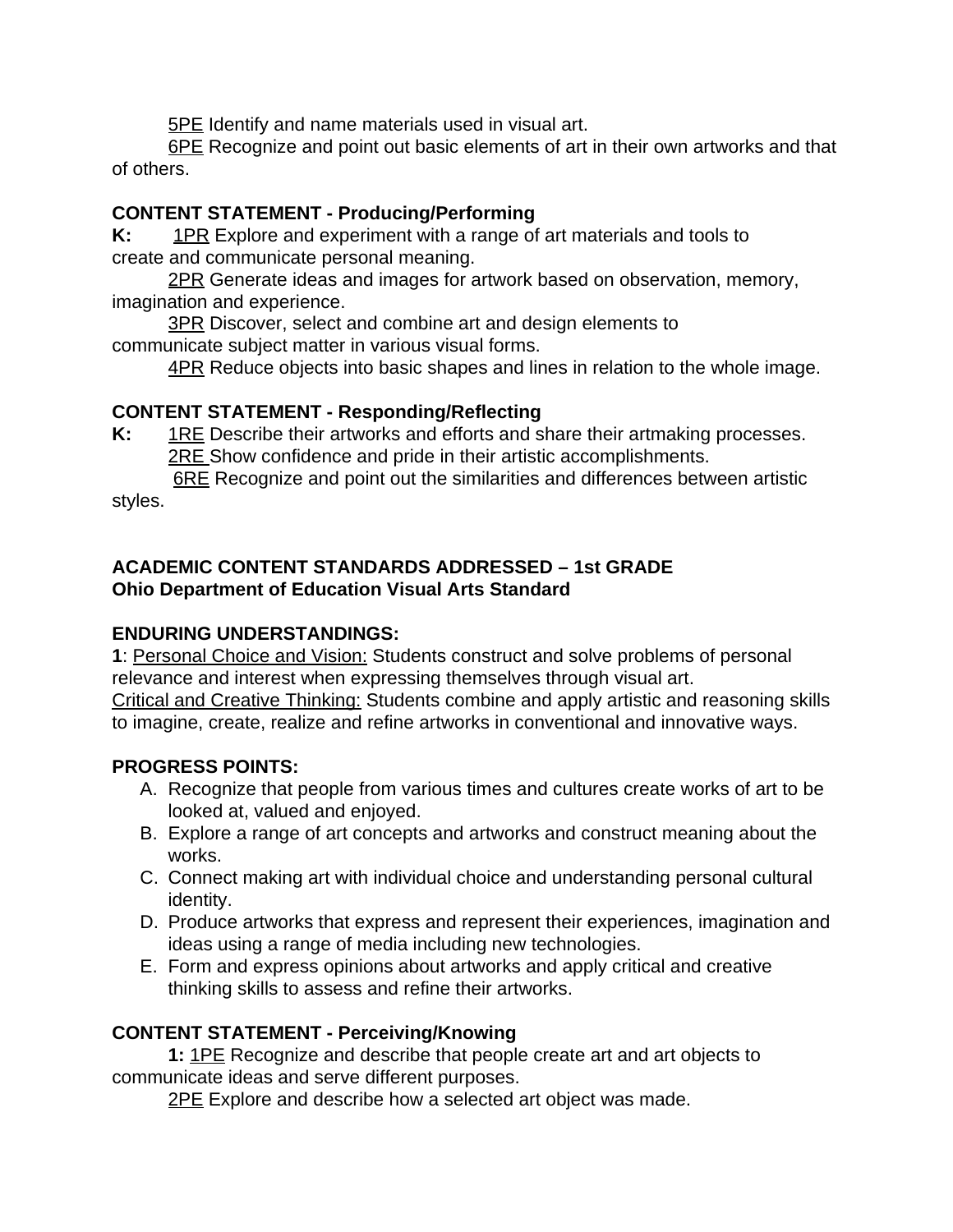**3PE Examine one or more cultural and historical artworks and respond to the** visual, expressive features in the work.

**4PE Identify and point out visual art and design elements and principles in their** own artworks and in those of others using art vocabulary.

### **CONTENT STATEMENT - Producing/Performing**

**1:** 1PR Demonstrate beginning skill and craftsmanship in the use of art materials and tools.

2PR Invent imagery and symbols to express thoughts and feelings.

**3PR Explore and use a range of subject matter to create original works of** art.

5PR Use selected art and design elements and principles to explore ideas, feelings and relationships.

# **CONTENT STATEMENT - Responding/Reflecting**

**1:** 2RE Revise works of art to a level of personal satisfaction.

3RE Share their artmaking processes with peers.

4RE Explain how personal interests and experiences are reflected in the subject matter of artworks.

**<u>5RE</u>** Discuss the meanings of visual symbols, images and icons observed in artworks

### **ACADEMIC CONTENT STANDARDS ADDRESSED – 2nd GRADE Ohio Department of Education Visual Arts Standard**

# **ENDURING UNDERSTANDINGS:**

**2**: Personal Choice and Vision: Students construct and solve problems of personal relevance and interest when expressing themselves through visual art. Critical and Creative Thinking: Students combine and apply artistic and reasoning skills

to imagine, create, realize and refine artworks in conventional and innovative ways.

# **PROGRESS POINTS:**

**2**: A. Recognize that people from various times and cultures create works of art to be looked at, valued and enjoyed.

B. Explore a range of art concepts and artworks and construct meaning about the works.

C. Connect making art with individual choice and understanding personal cultural identity.

D. Produce artworks that express and represent their experiences, imagination and ideas using a range of media including new technologies.

E. Form and express opinions about artworks and apply critical and creative thinking skills to assess and refine their artworks.

# **CONTENT STATEMENT - Perceiving/Knowing**

**2:** 1PE Notice and point out details and respond to expressive features in artworks.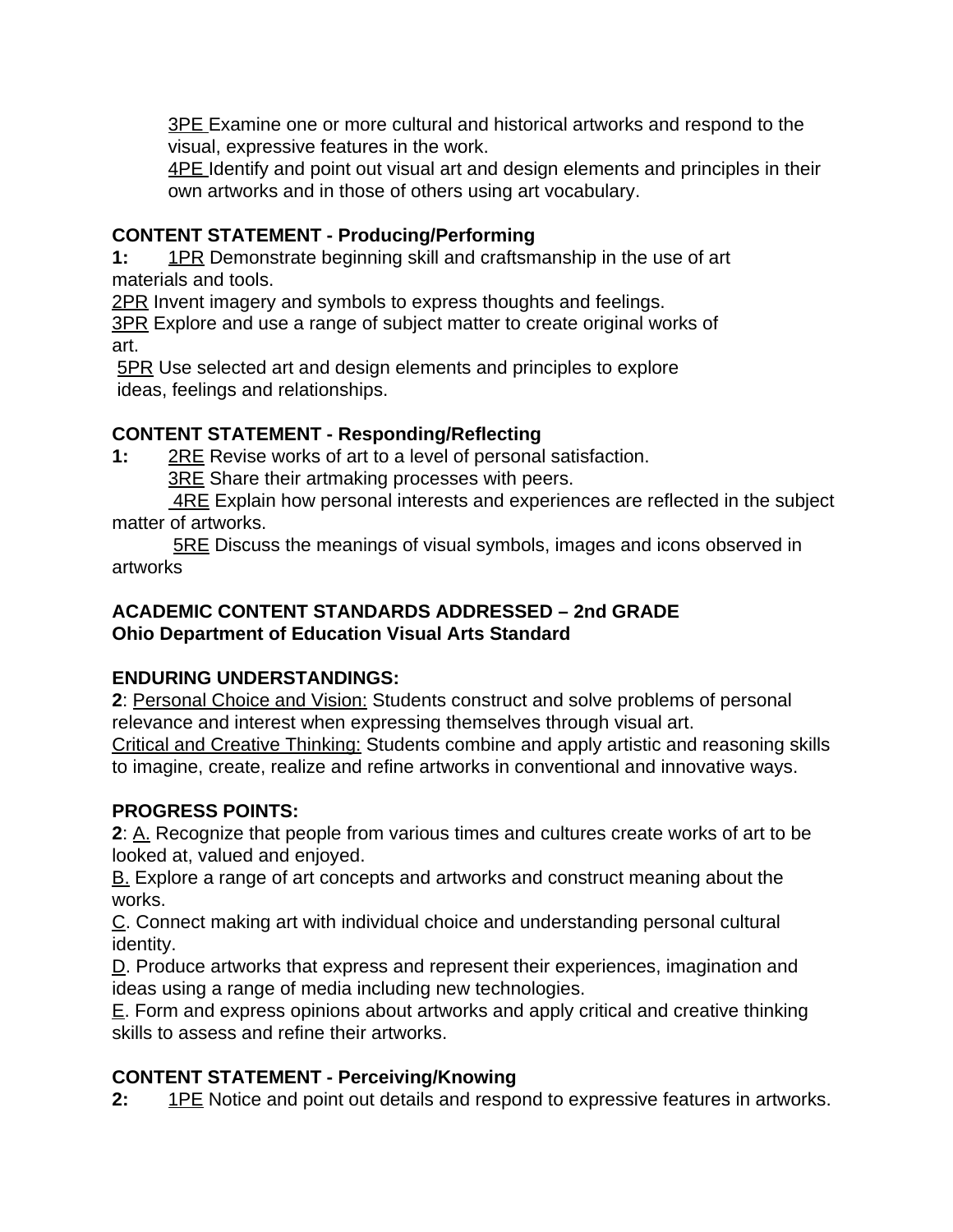**3PE Compare the form, materials and techniques in selected works of art using** descriptive language.

### **CONTENT STATEMENT - Producing/Performing**

**2:** 1PR Demonstrate increasing skill and craft in the use of art tools and materials with attention to their diverse qualities.

2PR Envision what cannot be observed directly and depict it visually.

4PR Demonstrate flexibility in their creative processes and use of art materials.

**<u>5PR</u>** Identify, select and use art and design elements and principles to express emotions and produce a variety of visual effects (e.g.,

nuances of surface, contour, pattern and tone).

6PR Use visual art materials to express an idea that reflects their own social or cultural identity.

# **CONTENT STATEMENT - Responding/Reflecting**

**2:** 5RE Describe how an artist uses the elements and principles of design to create expressive impact in a work of art.

4RE Share their personal interpretations of the meanings conveyed in various works of art.

### **ACADEMIC CONTENT STANDARDS ADDRESSED – 3rd GRADE Ohio Department of Education Visual Arts Standard**

# **ENDURING UNDERSTANDINGS:**

**3**: Personal Choice and Vision: Students construct and solve problems of personal relevance and interest when expressing themselves through visual art.

Critical and Creative Thinking: Students combine and apply artistic and reasoning skills to imagine, create, realize and refine artworks in conventional and innovative ways.

# **PROGRESS POINTS:**

**3**: A. Examine a range of artistic works to gain insight into the historical and cultural traditions of local and global communities.

B. Identify and apply universal themes and processes to communicate meanings, moods and visual effects in personal and collaborative artworks.

C. Demonstrate technical skill, craftsmanship and reasoning abilities in solving visual art problems using appropriate tools, media and technologies.

D. Express personal responses to artistic works giving reasons for their interpretations and preferences.

E. Provide and use feedback to improve and refine their artworks.

# **CONTENT STATEMENT - Perceiving/Knowing**

**3:** 2PE Identify the relationships between and among selected elements and principles of art and design.

3PE Use historical and cultural artworks to answer questions about daily life.